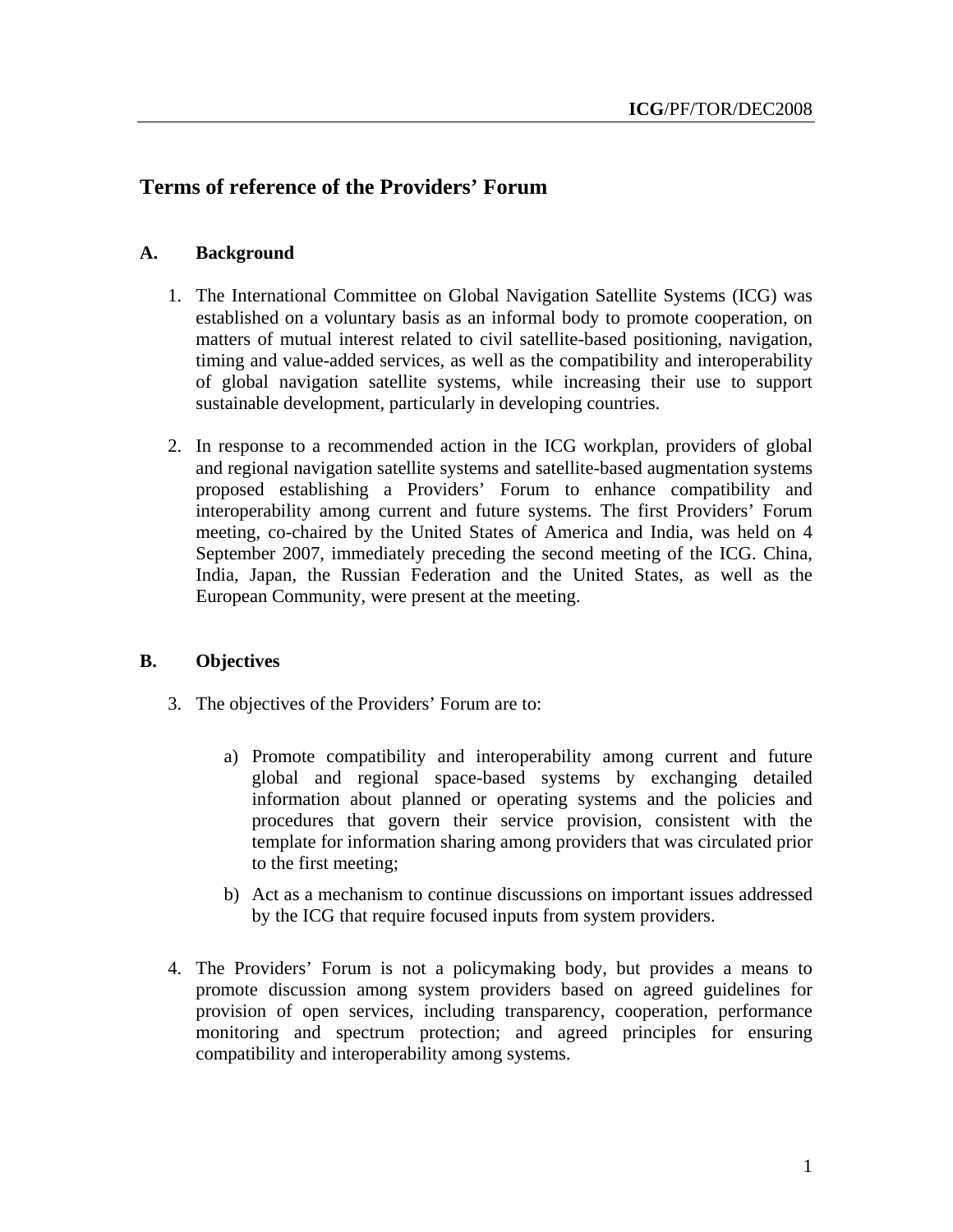### **C. Membership**

- 5. The Providers' Forum will be open to States Members of the United Nations that are or will be global navigation satellite systems (GNSS) providers. Current members and their respective systems are as follows:
	- a) *China*: Compass/BeiDou Navigation Satellite System (CNSS);
	- b) *India*: Global Positioning System and Geostationary (GEO) Augmented Navigation System (GAGAN) and Indian Regional Navigation Satellite System (IRNSS);
	- c) *Japan*: Quasi-Zenith Satellite System (QZSS) and Multi-functional Transport Satellite (MTSAT) Satellite-based Augmentation System (MSAS);
	- d) *Russian Federation*: Global Navigation Satellite System (GLONASS) and Wide-area System of Differential Corrections and Monitoring (SDCM);
	- e) *United States*: Global Positioning System (GPS) and Wide-area Augmentation System (WAAS);
	- f) *European Community*: European Satellite Navigation System (Galileo) and European Geostationary Navigation Overlay Service (EGNOS).
- 6. Additional Member States who become GNSS service providers will be invited to join the Providers' Forum upon consensus of the current members.

#### **D. Procedures of work, structure and organization**

- 7. During each meeting, the members will select, on the basis of consensus, a chair for the next meeting. The Office for Outer Space Affairs of the United Nations Secretariat, consistent with its role as the Executive Secretariat of ICG, will also fulfil these responsibilities for the Providers' Forum, in support of the chair.
- 8. The Providers' Forum will convene once every year in conjunction with the ICG annual meeting and more often if needed. Actions and recommendations developed by working groups of ICG that could impact the compatibility and interoperability, system development and operations, and/or service provision policies and procedures of providers of GNSS will be of particular interest to the Providers' Forum. Therefore, the results of Providers' Forum deliberations and consensus decisions on these and other issues will be reported to ICG as appropriate and when possible, at the next scheduled plenary session of ICG immediately following a Providers' Forum meeting.